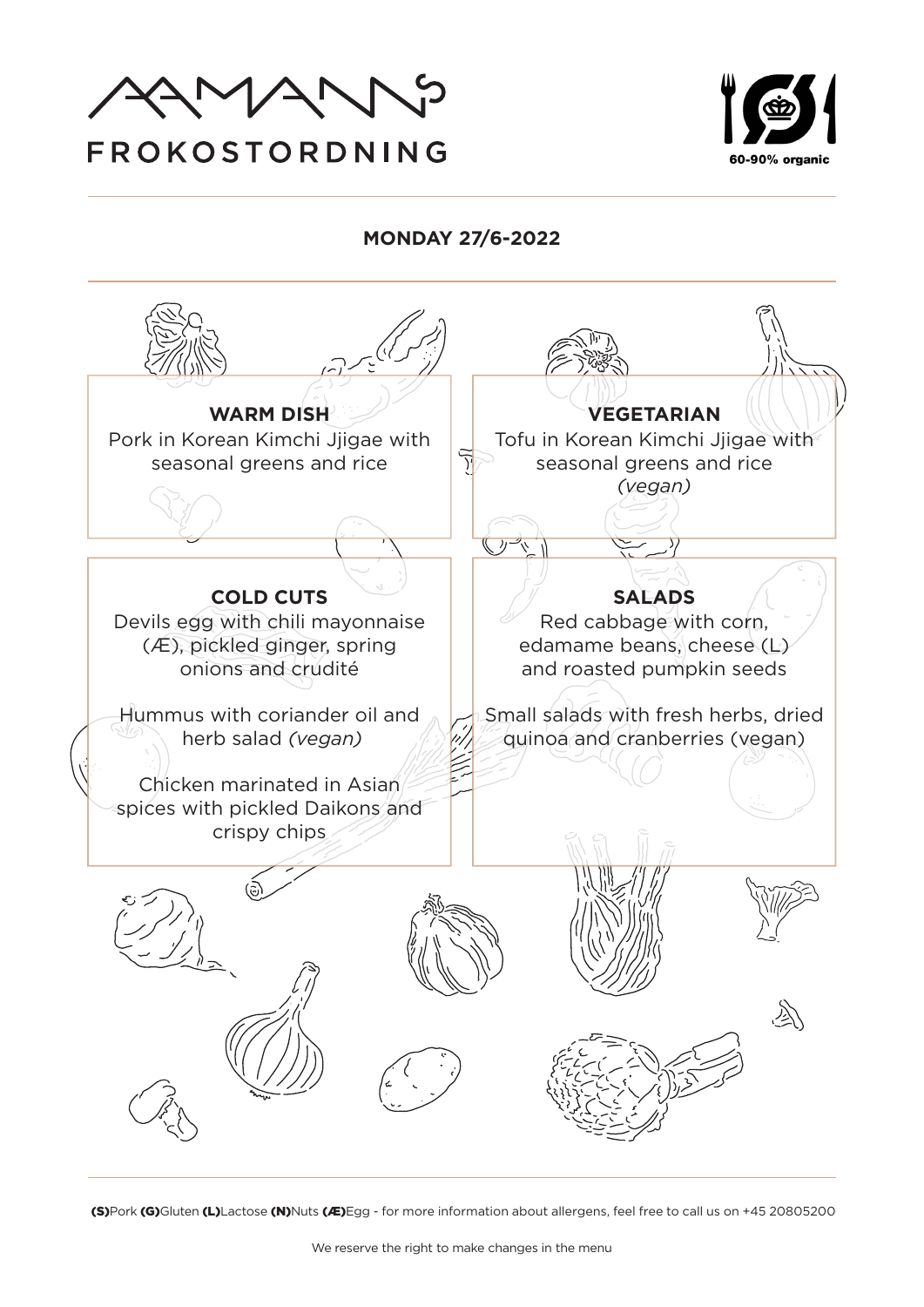



#### **TUESDAY 28/6-2022**

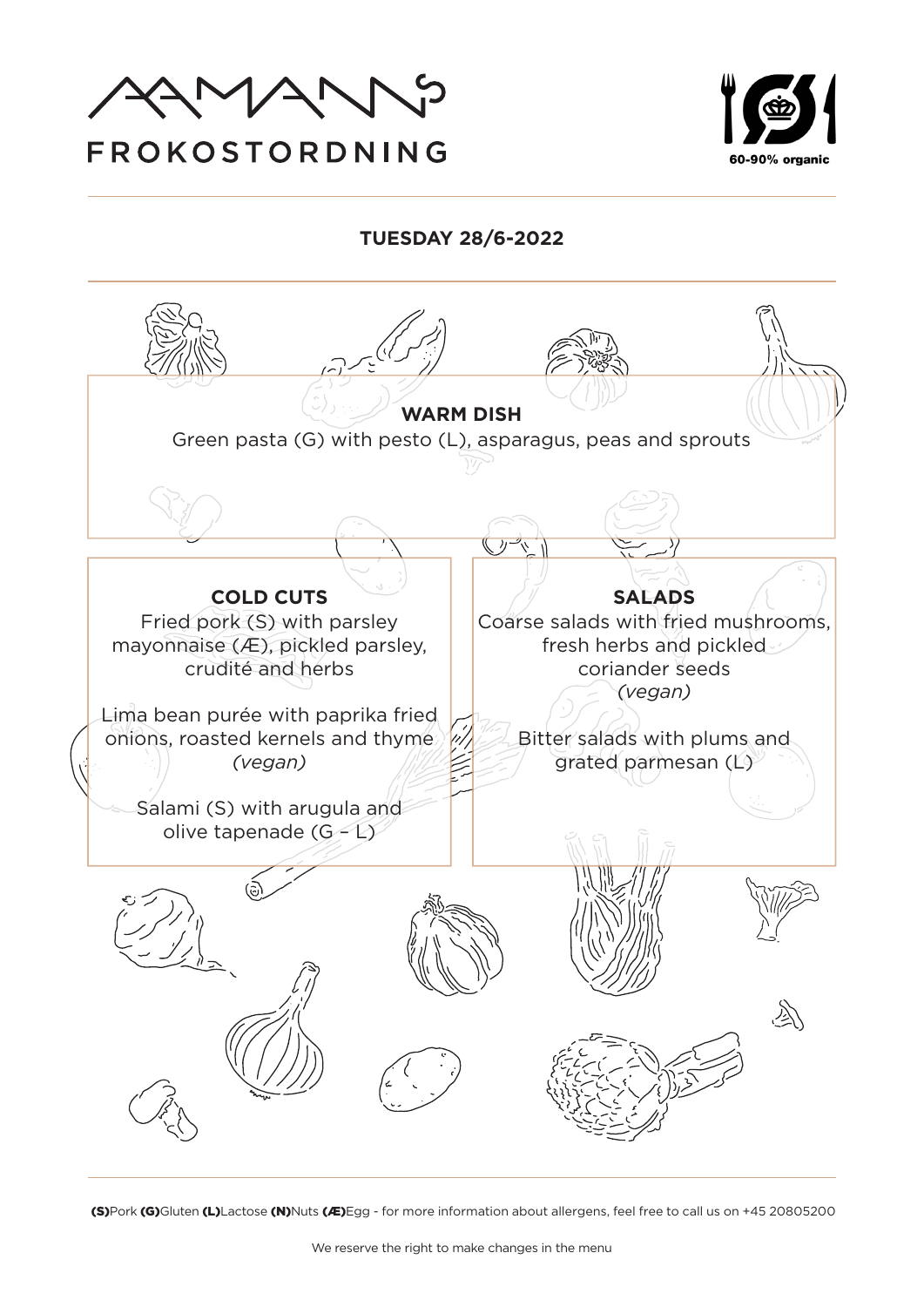

# 60-90% organic

#### **WEDNESDAY 29/6-2022**